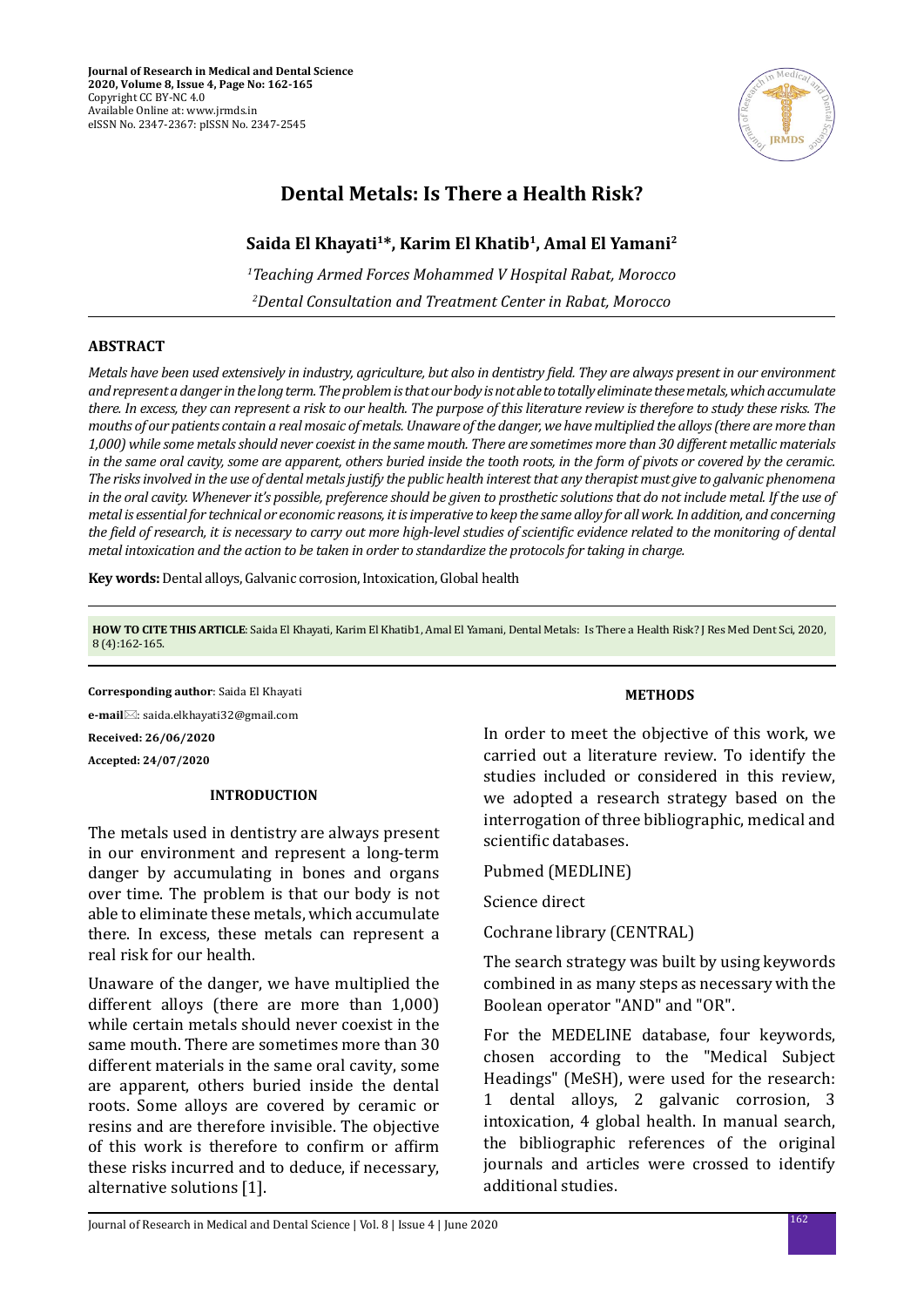## **CURRENT STATE OF KNOWLEDGE**

Any metal placed in the mouth inevitably reacts to contact with saliva. This action results in corrosion which is accompanied by the production of electric micro-currents called oral galvanism; concept known for over 100 years. When, in the oral cavity, alloys of different compositions are present, differences appear in electrical potentials which can reach up to 1500 mV and even more is a real storm on a cellular scale [2].

Currently, it is worrying to note that the functioning potential of cell membranes (neurons) is around 45 mV (Nobel Prize 1991, B. Sakmann and E. Neher) [3]. However, during sleep, the contact between the dental arches is not fixed, the continuous galvanic current is therefore transformed into pulses; disturbing electrical information from the patient's neuro-vegetative system (headache, chronic fatigue, memory loss, sleep deprivation and even irritability). The pH and chemical composition of saliva at certain moments of the day can fluctuate and modify the electrical potential of one or more metals present in the oral cavity [1]. When two different metals form a battery, the most reactive metal element gradually goes into solution as ions. Thus 21 days of experimentation are enough to show the corrosion of amalgams, hooks in cobalt chromium and the increase in the concentration of metal ions in the enamel and dentin of the teeth concerned [4]. We have known for several decades that our cellular processes are governed by specific enzymes, more than 600 of which are metallo-enzymes that can be selectively blocked by the metal ions released following the galvanic current [5].

Each metal entering into reaction releases one or more electrons and this phenomenon is accompanied by a difference in potentials measurable in millivolts (mV). The Sargent firm (Chicago) published in 1963 a cursor scale entitled "Sargent Chemical Predictor" making it possible to predict which metals are able to move mutually in a reaction where they would be brought into contact. So when we observe the lower branch of the maxillary nerve and the distribution of its dendrites at each dental root, we can understand that a trigeminal neuralgia can have its seat as a result of a galvanic effect (electrical micro-discharges) propagating from obturation to the nerve [1].

The diagnosis of metal poisoning can be carried out by blood tests, urine tests but also by chemical analyzes in the hair. But certain elements such as mercury are only visible in the blood or urine for a noticeably short time. Once fixed in the organs, it is much more difficult to detect them. In case of poisoning, doctors will prescribe a chemical chelation treatment. The body can then eliminate this compound more easily than heavy metals [6].

In addition to these chelators, the phenomena of temporary passivation or depolarization can either slow down or activate the passage of ions in solution, but the chewing of food and bruxism constantly erode the thin layers of oxide and release these substances into the digestive tract where gastric hydrochloric acid will contribute to the dissolution of finely divided metal oxides [7].

The symptoms of metal poisoning can vary depending on the compound (s) involved and depending on the person, which makes its diagnosis complex. The most frequent signals are chronic fatigue, headaches, back pain, mental disorders (irritability, depression, anger, emotional instability ...), digestive disorders (diarrhea, nausea, vomiting) or still sleep disturbances. Currently, 28 different metals (and 2 non-metals) are used in the production of metallic dental prostheses. The main metals,<br>quantitatively, are Beryllium, Aluminum, quantitatively, Titanium, Tantalum, Manganese, Ruthenium, Chromium, Gallium, Germanium, Iron, Cobalt, Zinc, Nickel , Indium, Tin, Molybdenum, Copper, Zirconium, Rhodium, Mercury, Platinum, Silver, and Gold [1].

Any metal placed in the mouth will be dissolved by a metal located at a lower level of the redox scale, for example, the nickel present in an alloy can cause the dissolution of iron, gold is capable of dissolving nickel, and gallium is active on aluminum but also beryllium. The carcinogenic power of Beryllium, even in traces, is no longer to be demonstrated, because this metal located at the very top of the redox table inevitably goes into solution when it is put in the presence of any other metal. And yet many people still have beryllium alloys in their mouths [8].

The chromium VI ion can be bioaccumulated by various organisms and it is a proven carcinogen (classified as a definite carcinogen validated by the International Agency for Research on Cancer). Chronic exposure to chromium VI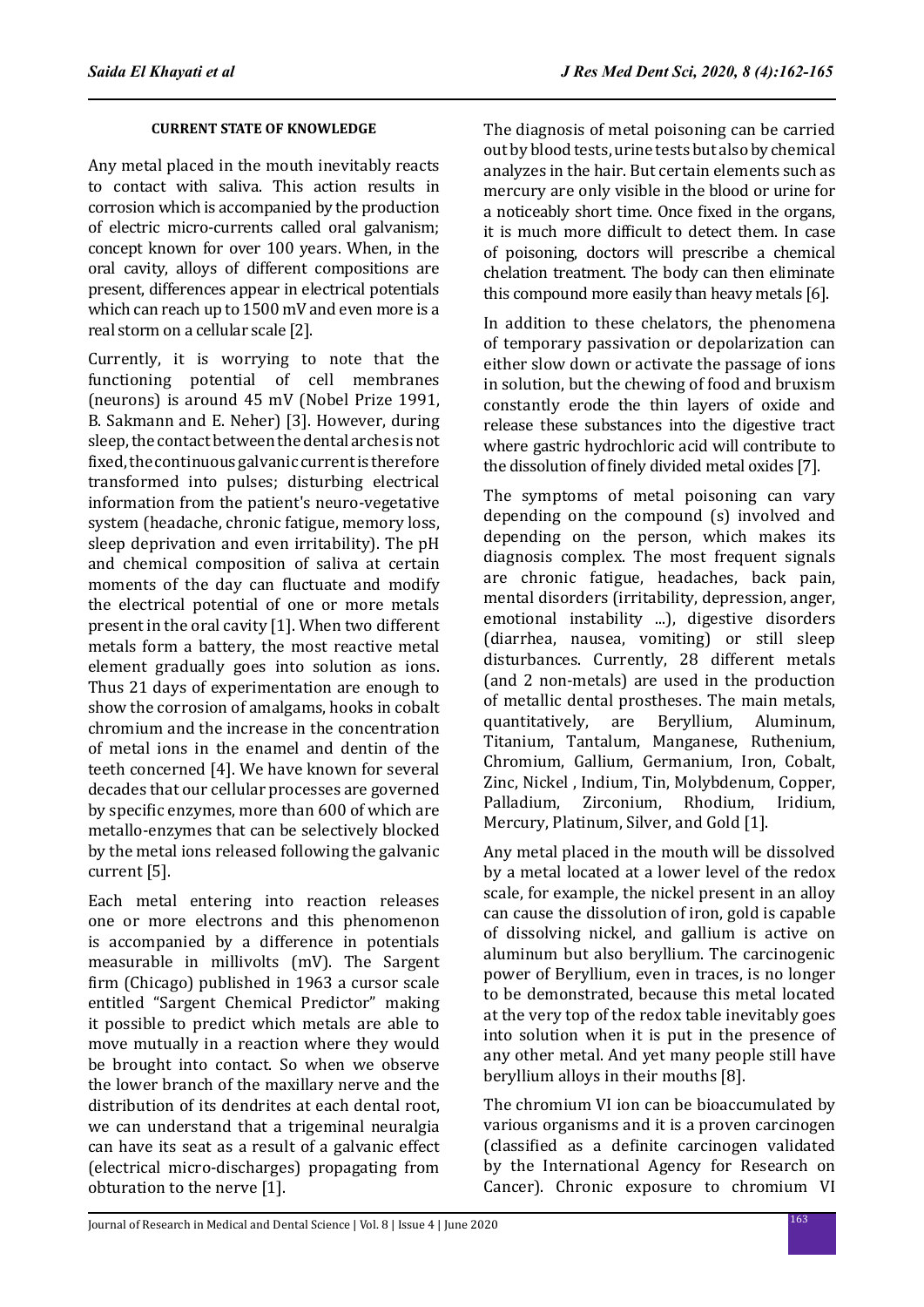leads to gastrointestinal (diarrhea, abdominal pain, vomiting) and hematological (anemia, leukocytosis and immature neutrophils) effects [9]. Copper can also be toxic. Indeed, it will increase the formation of reactive oxygen species, responsible for oxidative stress. Large doses of copper can cause irreversible damage to the kidneys and liver and lead to death.

Chronic exposure to copper can cause irritation of affected areas, including mucous membranes, nasal cavity, eyes. It causes headaches, upset stomach, dizziness, digestive disorders such as vomiting and diarrhea. During chronic copper poisoning, it is exceedingly difficult to establish the reality of this poisoning; copper is stored in the liver and cannot be measured in the blood. It is necessary to wait until the hepatic storage capacity is exceeded to find traces of it during blood tests [10]. In developed countries, dental amalgams are the primary source of exposure to mercury; after 20 years, an amalgam contains only 5% of its initial mass of mercury. According to the Center for Disease Control (CDC) in the United States, one in twelve women of childbearing age has high enough mercury in the blood to endanger the neurological development of the fetus [11]. In the form of vapor, mercury is toxic to the respiratory tract and dissolves in the blood; it then attacks the kidneys, the brain, and the nervous system. In pregnant women, it crosses the placental barrier to reach the fetus. Breast milk can also be contaminated [12].

Several studies have established a link between exposure to mercury and the development of neurological diseases such as multiple sclerosis, Alzheimer's, or Parkinson's disease, as well as patients who saw their health improve after the withdrawal of dental amalgams [13]. For lead, the main symptoms of poisoning are abdominal pain, asthenia, headache, stunting, and mental retardation. Due to experimental data, the International Agency for Research on Cancer (IARC) has classified lead and its inorganic derivatives as Group 2B (possibly carcinogenic to humans) [14].

The simple nickel metal body is not very toxic but has a strong allergenic power. Ingestion of nickel ions causes digestive disorders (nausea, vomiting, and diarrhea). Over 12% of the general population is allergic to nickel, the most frequent reaction is contact dermatitis. Chronic exposure to nickel is a risk factor for lung and nose cancer. Metals are stored mainly in the bones, liver, kidneys, and brain. They can affect the nervous system, kidney, liver, and respiratory functions. Some, like cadmium, arsenic, nickel, and chromium are carcinogenic. Exposure to large doses of heavy metals is therefore involved in many severe pathologies such as multiple sclerosis, neurodegenerative diseases (Alzheimer's and Parkinson's disease), lung, respiratory and digestive tract cancers, or even renal failure. They could even play a role in triggering psychological and neurological disorders such as autism.

The link between dental metals and pathologies is difficult to establish, in the absence of associated pathologies. In addition, almost the entire population is exposed to dental metals: it is difficult to find "witnesses" who have not undergone a placental transfer and have never had metal restorations. Finally, the genetic variability, determining the detoxification capacities of each, is important [15]. The diagnosis of dental metal poisoning is not easy. The concentrations of the blood and urine metals are useful for acute poisoning but are not good indicators for long-term poisoning. In low doses, metal ions are trapped inside organs, including the brain, where they accumulate for decades. It is therefore impossible most of the time to obtain a direct measurement of impregnation by a biopsy, it is necessary to use either chelators capable of recovering part of the ions or mercury trapped, or indirect indicators (biomarkers).

Any therapist should, in front of patients suffering from pathologies of doubtful unknown etiology or autoimmune disease, ask themselves whether the metal ions which escape from their restorations could have contributed to their symptoms. The patients must be truly diagnosed and then treated [16].

Therefore, dental metals, as a major source of intoxication for the general population, should be considered in the differential diagnosis of patients examined for neuropsychiatric problems or short-term memory loss [2]. Once the poisoning is diagnosed, the patient can initiate a detoxification, which often turns out to be long and delicate. The few metal and especially mercury chelators are not without toxicity, and their intake must be subject to careful medical